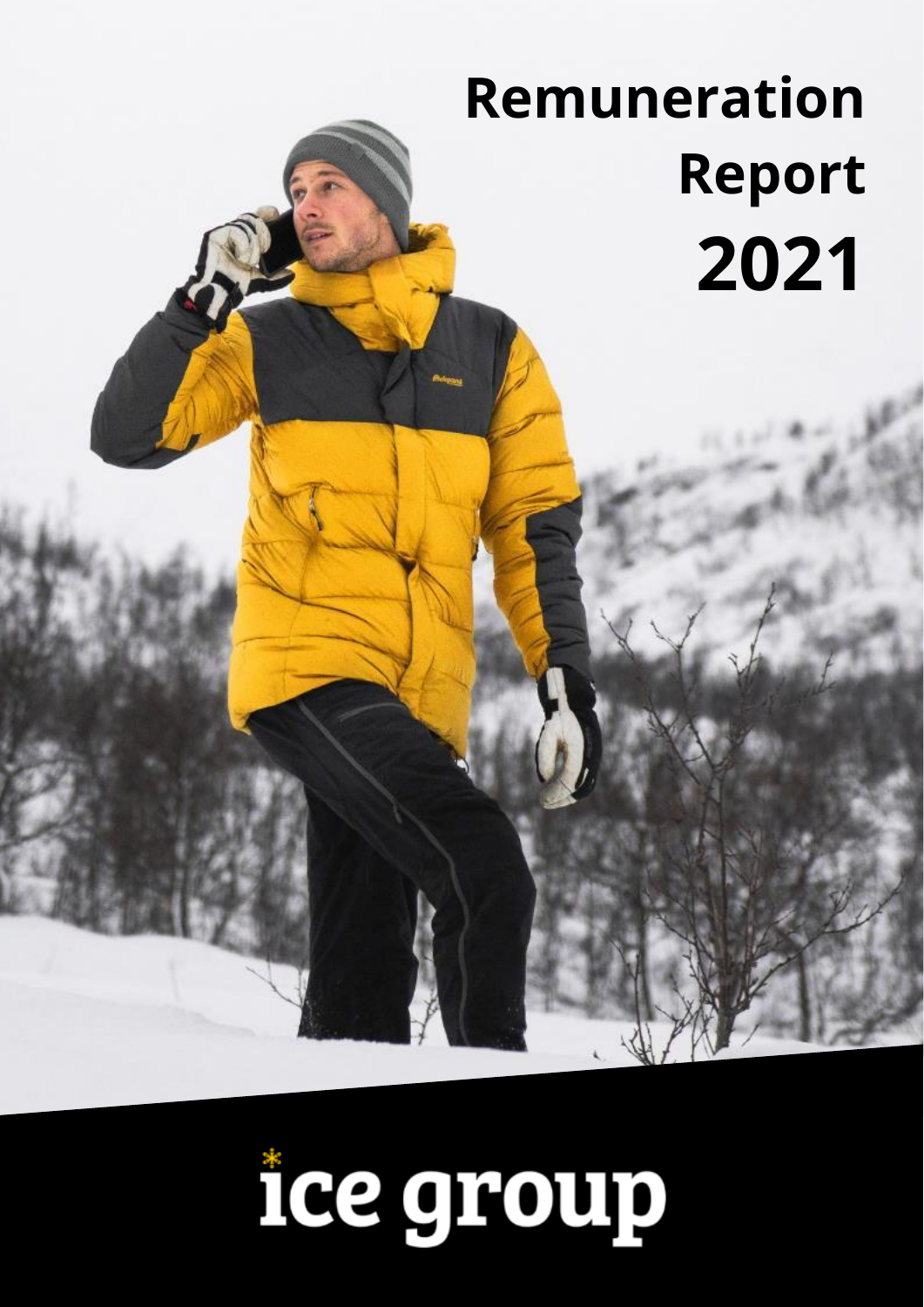## **Index**:

| Key developments in 2021                                    | 3              |
|-------------------------------------------------------------|----------------|
| Remuneration to the Board of Directors                      | $\overline{4}$ |
| Remuneration to the Executive Management                    | 5              |
| Comparative information                                     | 1 <sub>0</sub> |
| The Board of Directors Statement on the Remuneration Report | 11             |
| Independent Auditor's Statement on the Remuneration Report  | 12             |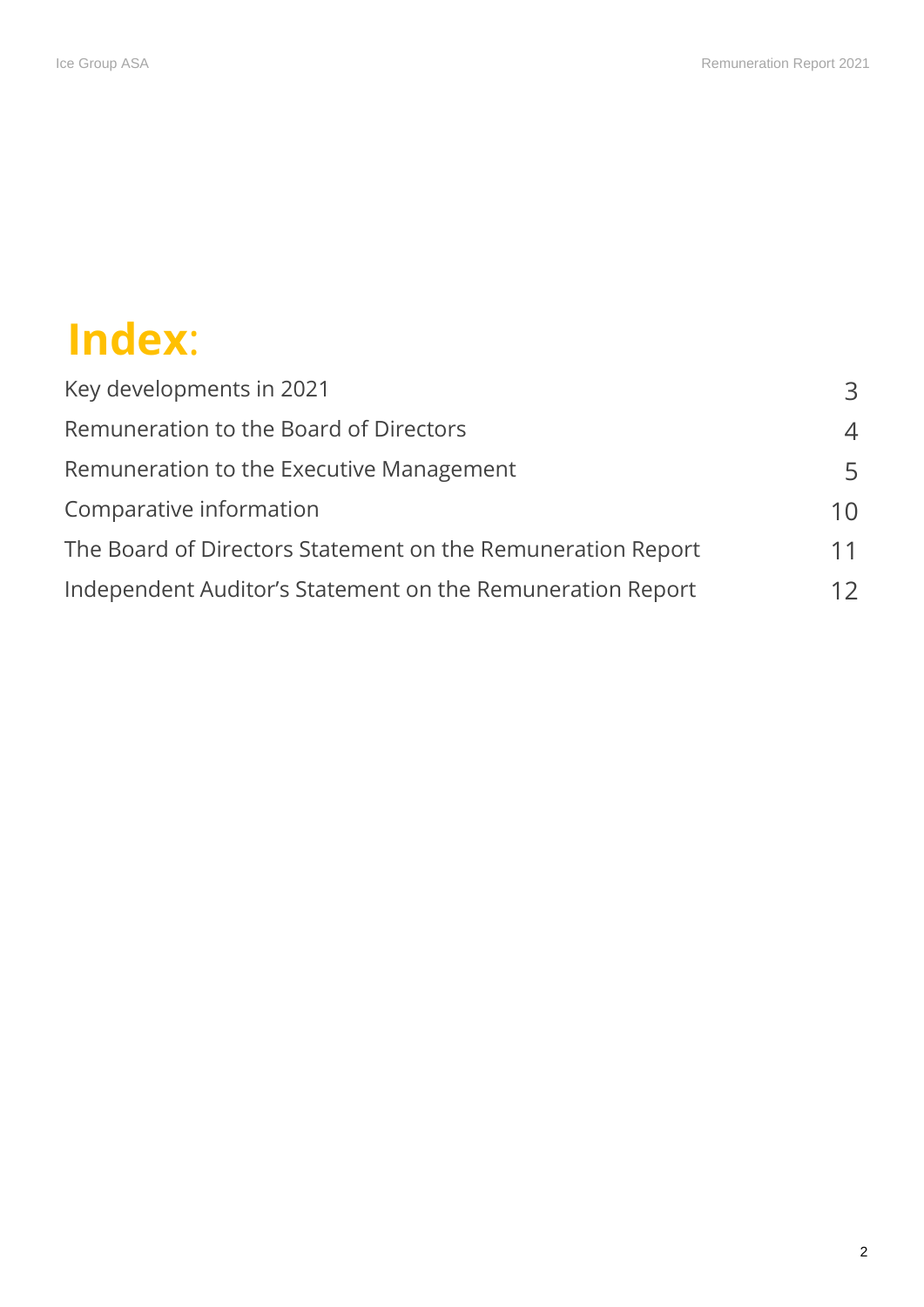## **Key Developments in 2021**

#### **Financial summary 2021**

Ice delivered growth and strengthened key operational parameters in 2021. Adjusted EBITDA was NOK 380 million for FY 2021, compared to 41 million in 2020. Total service revenues for FY 2021 was NOK 2,109 million compared to 1,910 million in 2020. 2021 was a demanding year for the company with a continued impact from Covid-19 pandemic and a very demanding refinancing process. The refinancing process has been challenging due to the complex capital structure and different creditor preferences. The board and management of Ice have received and evaluated offers and proposals on several different transaction structures from different investor groups. Following this process, in February 2022 Ice decided to take the only viable alternative for the company, and enter into an agreement with Lyse regarding the sale of all operating assets and companies in the group. The transaction was completed in March 2022.

#### **Developments in Board remuneration in 2021**

At the Annual General Meeting in 2021, Roshi Motman was elected as replacement for Ingvild Myhre. Furthermore, the AGM adopted certain changes in the remuneration of the

**Key figures 2021**

Board of Directors, where board fee and fee for committee positions are separated for transparency. In total, the remuneration to the Board of Directors increased in line with general salary increase in Norway.

#### **Developments in Executive remuneration in 2021**

Throughout 2021, Henning Karlsrud, CFO, and Cathrine Wiig Ore, General Counsel, resigned. Ola Beinnes Fosse was appointed as new CFO as of 1st September 2021 and Kirsti Eidsvik was appointed new General Counsel as of 1st June 2021. Remuneration was set at approximately same levels as their predecessors.

In general, the Executive Management were awarded adjustment in their base salary of 2.6% in line with the organisation and national adjustments. No change or increase was awarded in maximum bonus %.

In line with the company's policy on long-term share based incentives, options were awarded in 2021 with a strike price of NOK 25, in line with the option program from 2020.

| <b>NOK</b> million                                       | 2021   | 2020  |
|----------------------------------------------------------|--------|-------|
| Total service revenues                                   | 2,109  | 1,910 |
| Smartphone service revenues                              | 1,786  | 1,593 |
| NRA cost                                                 | $-195$ | -441  |
| NRA cost as share of smartphone service revenues         | 11%    | 28%   |
| <b>EBITDA</b> adjusted                                   | 380    | 41    |
| EBITDA adjusted - margin                                 | 16%    | 2%    |
| Net result for the period                                | $-961$ | -974  |
| CAPEX excluding contracts with customers                 | 505    | 666   |
| Cash flow for the period                                 | $-397$ | -411  |
| No. of smartphone subscriptions, thousand                | 694    | 639   |
| No. of mobile broadband subscriptions, thousand (Norway) | 67     | 78    |
| Smartphone ARPU (Average Revenue Per User - in NOK)      | 230    | 228   |
| Smartphone churn (annualised)                            | 21%    | 25%   |
| Smartphone base stations in service                      | 3,205  | 2,887 |
| Average data on-net share                                | 90%    | 84%   |
| Average Voice on-net share                               | 71%    | 50%   |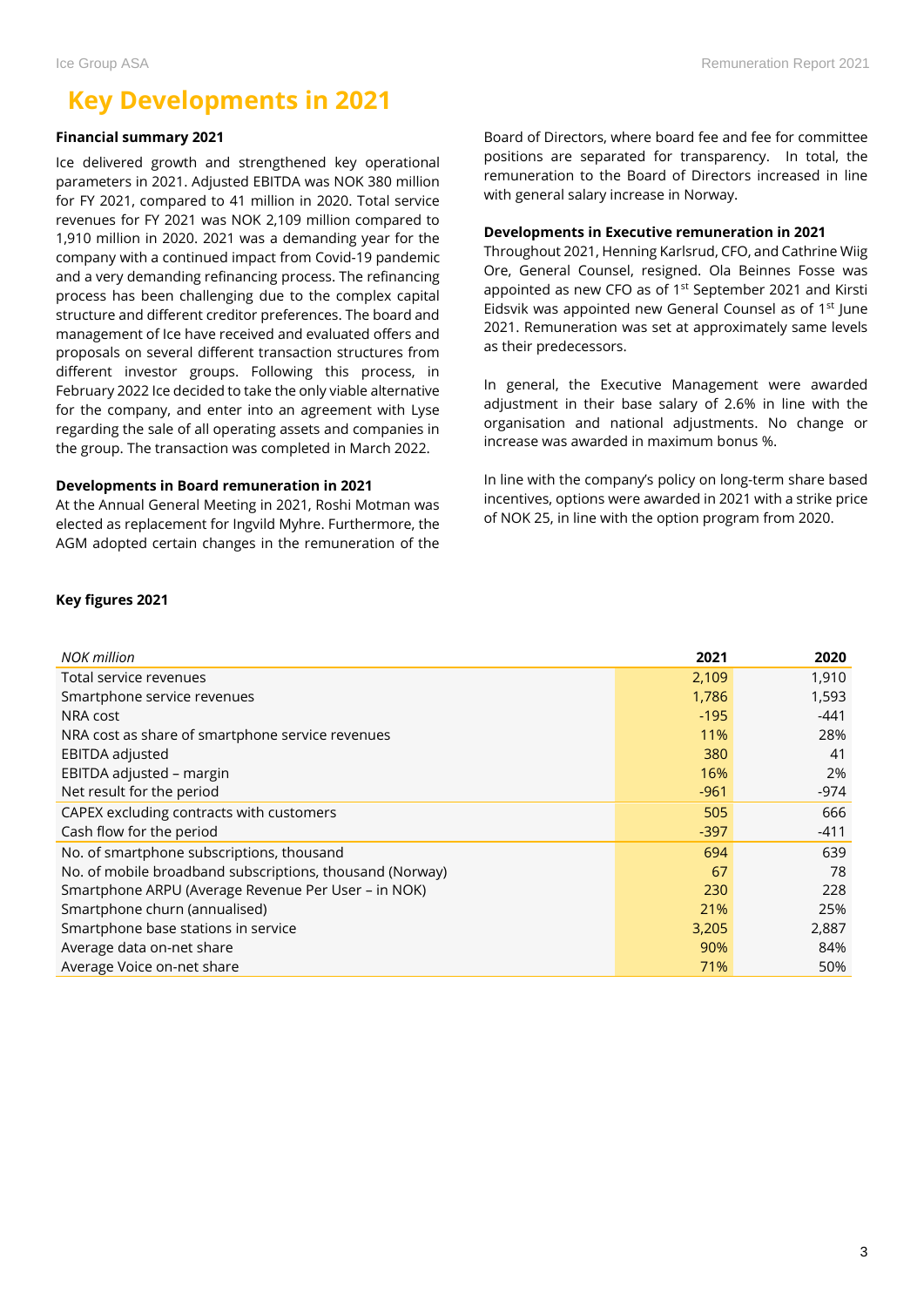## **Remuneration of the Board of Directors**

In accordance with the recommendation of the Nomination Committee, the Annual General Meeting in 2021 adopted certain changes to the remuneration of the Board of Directors. The directors of the board had previously received a total remuneration independent of committee positions. To create transparency regarding what each Board Member is getting paid for, it was decided to split the remuneration into a Board fee and remuneration for work related to the Audit Committee and Remuneration Committee as follows:

Board fee: Chair: NOK 495,000

Member: NOK 360,000

Audit Committee

Chair: NOK 90,000 Member: NOK 60,000

| Remuneration Committee |                   |
|------------------------|-------------------|
| Chair:                 | NOK 70,000        |
| Member:                | <b>NOK 50,000</b> |

The fees in total included an adjustment of remuneration for the Board of 2.5% in line with general salary adjustment in Norway and for the company.

No board members have received any other fixed or variable compensation, T&E has been covered on an expense basis where relevant. As the Covid pandemic restricted travel and physical meetings in 2021, such expenses have been limited.

#### **Remuneration of Board of Directors split by Board and Committee memberships**

| NOK thousand                                        | 2021     |     | 2020 2019 |
|-----------------------------------------------------|----------|-----|-----------|
| <b>Board of Directors</b>                           |          |     |           |
| Guillaume d'Hauteville (Chairperson from June 2020) | 539      | 517 | 400       |
| Mari Thjømøe                                        | 377      | 400 | 400       |
| Hans Holger Albrecht (Chairperson until May 2020)   | 377      | 483 | 600       |
| Roshi Motman (from Q2 2021)                         | 210      | n/a | n/a       |
| Ingvild Myhre (until Q2 2021)                       | 167      | 400 | 400       |
| Audit Committee                                     |          |     |           |
| Mari Thjømøe (Chairperson)                          | 53       | n/a | n/a       |
| Guillaume d'Hauteville                              | 35       | n/a | n/a       |
| Ingvild Myhre (until May 2021)                      | $\Omega$ | n/a | n/a       |
| <b>Remuneration Committee</b>                       |          |     |           |
| Guillaume d'Hauteville (Chairperson)                | 41       | n/a | n/a       |
| Hans Holger Albrecht                                | 29       | n/a | n/a       |
| <b>Total Remuneration to the Board of Directors</b> |          |     |           |

| NOK thousand                                        | 2021 | 2020 2019 |      |
|-----------------------------------------------------|------|-----------|------|
| Board of Directors                                  |      |           |      |
| Guillaume d'Hauteville (Chairperson from June 2020) | 615  | 517       | 400  |
| Mari Thjømøe                                        | 429  | 400       | 400  |
| Hans Holger Albrecht (Chairperson until May 2020)   | 406  | 483       | 600  |
| Roshi Motman (from Q2 2021)                         | 210  | n/a       | n/a  |
| Ingvild Myhre (until Q2 2021)                       | 167  | 400       | 400  |
| Total Board of Directors remuneration               | 1826 | 800       | 1800 |

#### **Shares held by members of the Board of Directors**

|                                      | 2021    | 2020                 | 2019     |
|--------------------------------------|---------|----------------------|----------|
| Guillaume d'Hauteville (Chairperson) |         |                      |          |
| Mari Thjømøe                         |         | 87,549 60,620 24,000 |          |
| Hans Holger Albrecht                 |         |                      |          |
| Roshi Motman (from Q2 2021)          | 173,703 |                      | $\Omega$ |
| Ingvild Myhre (until Q2 2021)        |         |                      |          |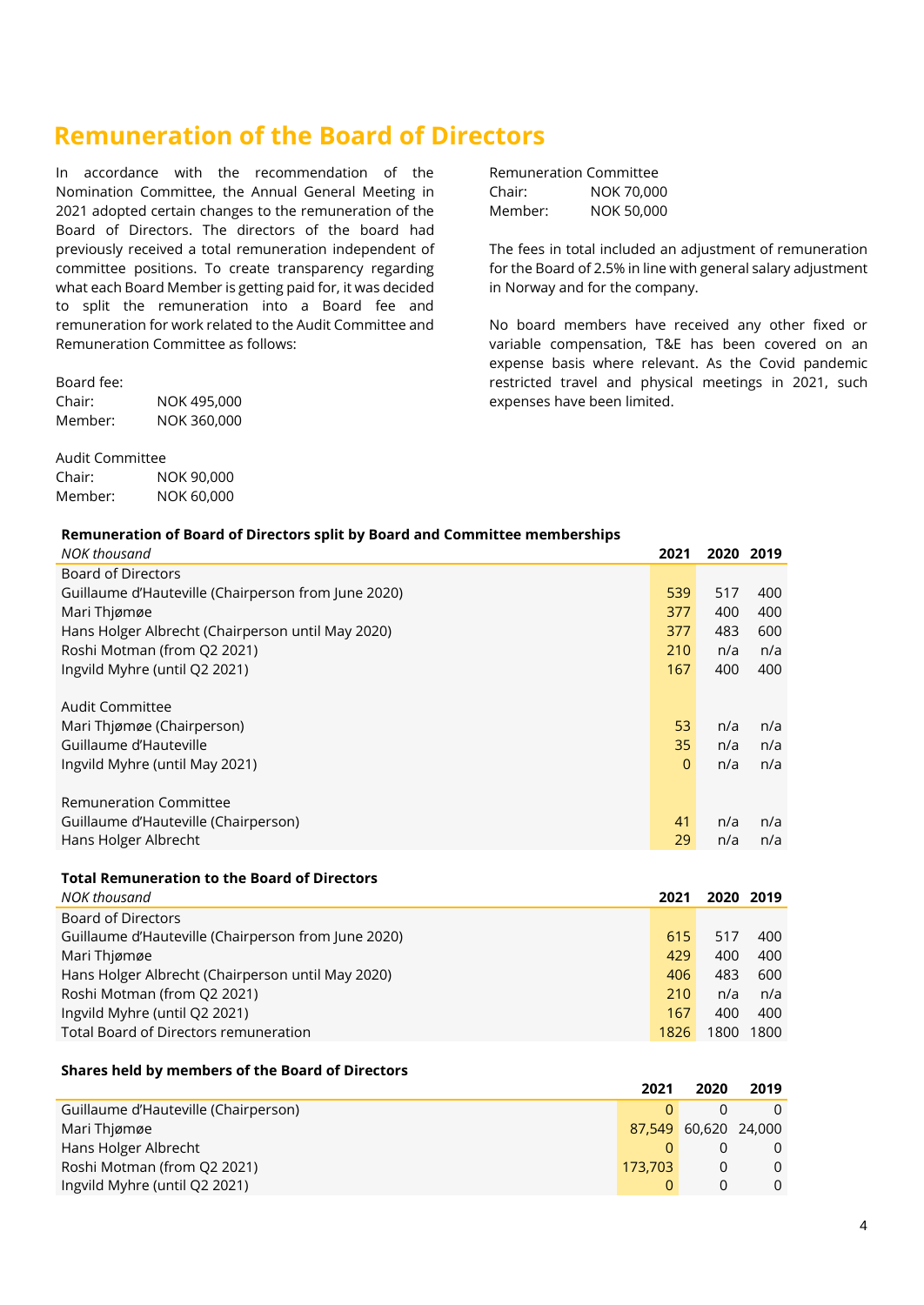## **Remuneration of the Executive Management**

#### **Remuneration of members of the Executive Management for 2021**

The management has received remuneration in line with the Guidelines on executive remuneration as adopted by the Annual General Meeting in 2021. In accordance with the guidelines, the management have received base salary and benefits in line with previous years. The base salary was adjusted in line with the organisation by 2.6% for all members of the Executive Management, with the exception of the Communication Director that was awarded an increase of 5.6%. No changes in bonus % were done in 2021. The bonus targets and awards have been based on delivery on defined KPI´s and operational targets for 2021, whereas the share based compensation is aligned with the long-term shareholder interests. The Executive Management were awarded options with vesting over 4 years at strike NOK 25. The share based compensation is options awarded, where the fair value calculation at time of issue is used as basis for value of compensation, with no consideration of further value development. At the time of this report, the value of options awarded in 2020 and 2021 are estimated to 0 given the development of the share price and the announced transaction with Lyse AS.

|                               | Year | Fixed remuneration |                   | Bonus/                   | Share<br>based                          | Pension | Total        | Proportion of fixed, and |
|-------------------------------|------|--------------------|-------------------|--------------------------|-----------------------------------------|---------|--------------|--------------------------|
| <b>NOK Thousand</b>           |      | Base<br>salary*    | Other<br>benefits | One-<br>year<br>variable | compensation/<br>mulit-year<br>variable |         | remuneration | variable remuneration    |
| Eivind Helgaker, CEO          | 2021 | 2,863              | 176               | 1,642                    | 2,860                                   | 463     | 8.036        | 44%/56%                  |
|                               | 2020 | 2,852              | 148               | 1,679                    | 4,696                                   | 453     | 9,829        | 35%/65%                  |
| Henning Karlsrud, CFO**       | 2021 | 1,085              | 21                | $\mathbf 0$              | $\Omega$                                | 20      | 1,126        | 100%/0%                  |
|                               | 2020 | 2,659              | 127               | 1,736                    | 1,468                                   | 118     | 6,107        | 48%/52%                  |
| Ola Beinnes Fosse, CFO***     | 2021 | 800                | 19                | 680                      | 1,300                                   | 79      | 2,877        | 31%69%%                  |
|                               | 2020 | n/a                | n/a               | n/a                      | n/a                                     | n/a     | n/a          | n/a                      |
| Martin Westersø, Chief of     | 2021 | 1,514              | $\overline{7}$    | 435                      | 936                                     | 58      | 2,950        | 54%/56%%                 |
| Staff                         | 2020 | 1,425              | $\overline{7}$    | 374                      | 1,468                                   | 58      | 3,331        | 45%/55%%                 |
| Cathrine Wiig Ore, General    | 2021 | 598                | $\overline{2}$    | 73                       | $\mathbf 0$                             | 15      | 687          | 89%/11%                  |
| Counsel****                   | 2020 | 1578               | $\overline{7}$    | 380                      | 1,468                                   | 59      | 3,490        | 47%/53%                  |
| Eidsvik.<br>Kirsti<br>General | 2021 | 731                | $\overline{4}$    | 200                      | 936                                     | 58      | 1,929        | 41%/59%%                 |
| Counsel*****                  | 2020 | n/a                | n/a               | n/a                      | n/a                                     | n/a     | n/a          | n/a                      |
| Shiraz Abid, CCO              | 2021 | 1.586              | $\overline{7}$    | 790                      | 936                                     | 57      | 3,376        | 49%/51%%                 |
|                               | 2020 | 1,540              | $\overline{7}$    | 664                      | 1,468                                   | 58      | 3,736        | 43%/57%%                 |
| Hans Heggenhaugen, B2B        | 2021 | 1,395              | $\overline{7}$    | 412                      | 936                                     | 58      | 2,808        | 52%/48%                  |
| Director                      | 2020 | 1,367              | $\overline{7}$    | 333                      | 1468                                    | 58      | 3,233        | 44%/56%                  |
| Jan-Erik Hvidsten, CTIO       | 2021 | 1,460              | $\overline{7}$    | 510                      | 936                                     | 58      | 2,971        | 51%/49%                  |
|                               | 2020 | 1,418              | $\overline{7}$    | 425                      | 1,468                                   | 58      | 3,376        | 44%/56%                  |
| Reynir<br>Johannesson,        | 2021 | 1,368              | $\overline{7}$    | 366                      | 936                                     | 57      | 2,735        | 52%/48%                  |
| <b>Communication Director</b> | 2020 | 1,263              | $\overline{7}$    | 307                      | 1,468                                   | 57      | 3,101        | 43%/57%                  |

\*Base salary includes holiday pay earned the previous year, including on bonus paid out

\*\* Henning Karlsrud until 28th Feb 2021

\*\*\* Ola Beinnes Fosse from 1st September 2021

\*\*\*\* Cathrine Wiig Ore until 31<sup>st</sup> March 2021

\*\*\*\*\*Kirsti Eidsvik from 1 st June 2021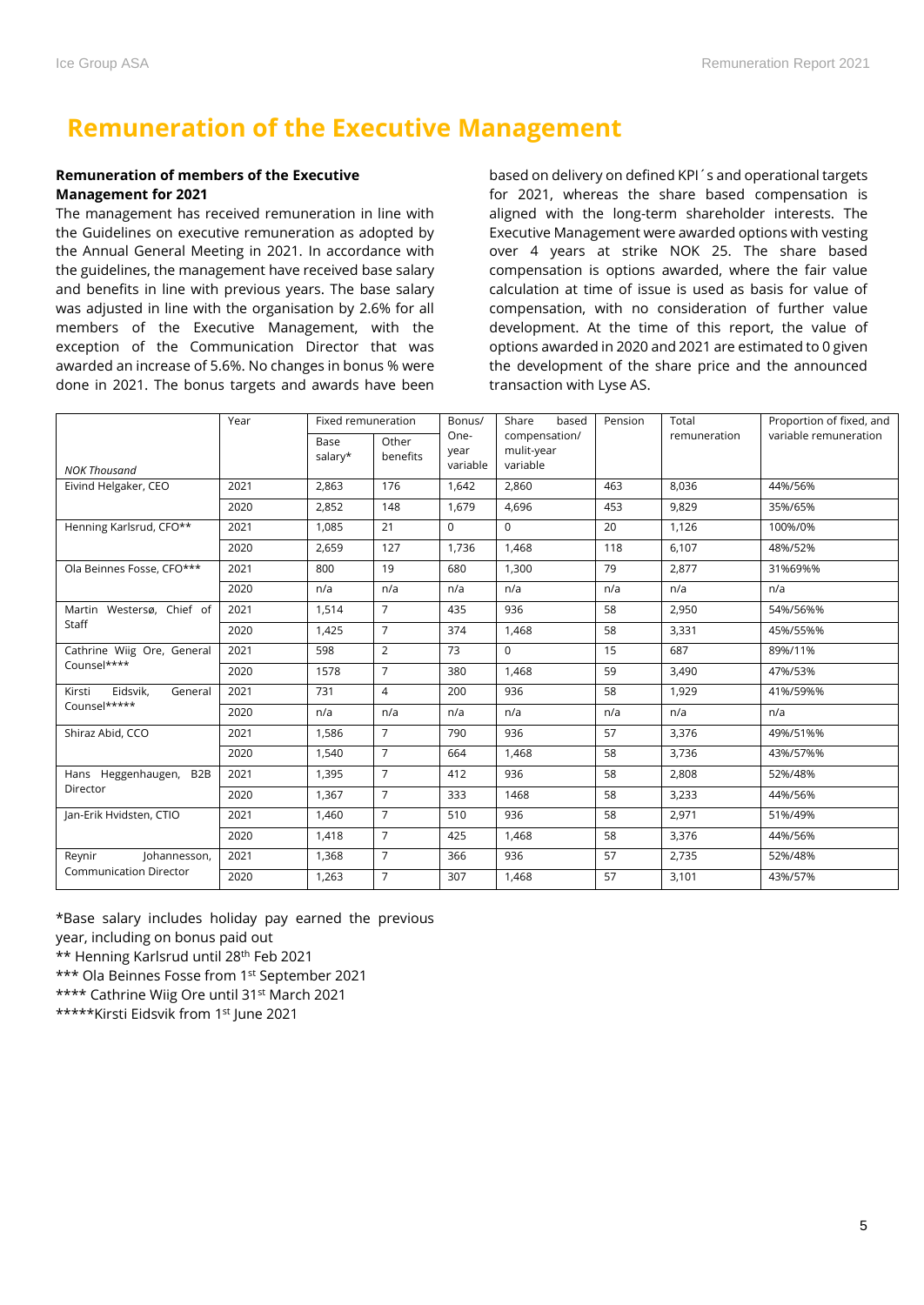#### **Short-term cash based incentive program (Bonus) for 2021**

At the beginning of 2021, the targets for the short-term cash based bonus, where defined by the board in line with the remuneration guidelines adopted by the annual general meeting in 2021. Criteria for measuring and awarding bonus where set against the budget for 2021, with focus on revenue and EBITDA, as well as certain KPIs

relating to execution of operational objectives and organisational leadership. Except for the CEO and CFO, the performance has been measured and awarded on a quarterly basis based on reported performance. For the CEO and CFO, the performance has been measured and awarded on an annual basis based on reported performance.

|                                           | Performance criteria          | Relative weighting of | Information on Performance Targets |                     | Measured             |
|-------------------------------------------|-------------------------------|-----------------------|------------------------------------|---------------------|----------------------|
|                                           | and type of                   | the performance       | Minimum                            | Maximum target      | performance and      |
|                                           | remuneration                  | criteria              | target/threshold                   | performance and     | actual award outcome |
|                                           |                               |                       | performance and                    | corresponding award |                      |
| <b>NOK Thousand</b>                       |                               |                       | corresponding award                |                     |                      |
| Eivind Helgaker, CEO                      | Revenue vs budget*            | 35%                   | 0%                                 | 100%                | 80%                  |
|                                           |                               |                       | $\mathbf 0$                        | 709                 | 568                  |
|                                           | EBITDA vs budget*             | 35%                   | 0%                                 | 100%                | 100%                 |
|                                           |                               |                       | $\mathsf{O}\xspace$                | 709                 | 709                  |
|                                           | <b>Strategy Execution and</b> | 30%                   | 0%                                 | 125%                | 60%                  |
|                                           | Leadership*                   |                       | $\mathsf{O}\xspace$                | 760                 | 365                  |
| Ola Beinnes Fosse,                        | Revenue vs budget*            | 35%                   | 0%                                 | 100%                | 80%                  |
| CFO                                       |                               |                       | $\mathbf 0$                        | 238                 | 190                  |
|                                           | EBITDA vs budget*             | 35%                   | 0%                                 | 100%                | 100%                 |
|                                           |                               |                       | $\mathbf 0$                        | 238                 | 238                  |
|                                           | <b>Strategy Execution and</b> | 30%                   | 0%                                 | 125%                | 125%                 |
|                                           | Leadership*                   |                       | $\mathsf{O}\xspace$                | 255                 | 252                  |
| Martin Westersø, Chief                    | Revenue vs budget*            | 25%                   | 0%                                 | 100%                | 70%                  |
| of Staff                                  |                               |                       | $\mathbf 0$                        | 122                 | 86                   |
|                                           | EBITDA vs budget*             | 25%                   | 0%                                 | 100%                | 100%                 |
|                                           |                               |                       | $\mathbf 0$                        | 122                 | 122                  |
|                                           | <b>Strategy Execution and</b> | 50%                   | 0%                                 | 100%                | 93%                  |
|                                           | Leadership*                   |                       | $\mathsf{O}\xspace$                | 245                 | 227                  |
| Cathrine Wiig Ore,                        | Revenue vs budget*            | 25%                   | 0%                                 | 100%                | 50%                  |
| General Counsel                           |                               |                       | $\mathsf 0$                        | 29                  | 15                   |
| Until Q1                                  | EBITDA vs budget*             | 25%                   | 0%                                 | 100%                | 0%                   |
|                                           |                               |                       | $\mathsf{O}\xspace$                | 29                  | $\mathbf 0$          |
|                                           | Strategy Execution and        | 50%                   | 0%                                 | 100%                | 100%                 |
|                                           | Leadership*                   |                       | $\mathsf{O}\xspace$                | 58                  | 58                   |
| Kirsti Eidsvik, General                   | Revenue vs budget*            | 25%                   | 0%                                 | 100%                | 66%                  |
| Counsel, From June                        |                               | 25%<br>50%            | $\mathbf 0$                        | 55                  | 36                   |
|                                           | EBITDA vs budget*             |                       | 0%                                 | 100%                | 100%                 |
|                                           |                               |                       | $\mathsf 0$                        | 55                  | 55                   |
|                                           | <b>Strategy Execution and</b> |                       | 0%                                 | 100%                | 100%                 |
|                                           | Leadership*                   |                       | $\mathbf 0$                        | 109                 | 109                  |
| Shiraz Abid, CCO                          | Revenue vs budget*            | 25%                   | 0%                                 | 100%                | 70%                  |
|                                           |                               |                       | $\mathbf 0$                        | 224                 | 157                  |
|                                           | EBITDA vs budget*             | 25%                   | 0%                                 | 100%                | 100%                 |
|                                           |                               |                       | $\mathsf 0$                        | 234                 | 234                  |
|                                           | <b>Strategy Execution and</b> | 50%                   | 0%                                 | 100%                | 91%                  |
|                                           | Leadership*                   |                       | $\mathsf 0$                        | 448                 | 409                  |
|                                           | Revenue vs budget*            | 25%                   | 0%                                 | 100%                | 70%%                 |
| Hans Heggenhaugen,<br><b>B2B Director</b> |                               |                       | $\mathsf 0$                        | 115                 | 81                   |
|                                           |                               |                       |                                    |                     |                      |
|                                           | EBITDA vs budget*             | 25%                   | 0%<br>$\mathsf 0$                  | 100%                | 100%                 |
|                                           | <b>Strategy Execution and</b> |                       | 0%                                 | 115                 | 115                  |
|                                           |                               | 50%                   |                                    | 100%                | 94%                  |
|                                           | Leadership*                   |                       | $\mathbf 0$                        | 231                 | 216                  |
| Jan-Erik Hvidsten, CTIO                   | Revenue vs budget*            | 25%                   | 0%                                 | 100%                | 70%                  |
|                                           |                               |                       | 0                                  | 139                 | 98                   |
|                                           | EBITDA vs budget*             | 25%                   | 0%                                 | 100%                | 100%                 |
|                                           |                               |                       | $\mathsf 0$                        | 139                 | 139                  |
|                                           | Strategy Execution and        | 50%                   | 0%                                 | 100%                | 94%                  |
|                                           | Leadership*                   |                       | $\mathbf 0$                        | 279                 | 261                  |
| Reynir Johannesson,                       | Revenue vs budget*            | 25%                   | 0%                                 | 100%                | 70%                  |
| Communication                             |                               |                       | $\mathbf 0$                        | 99                  | 69                   |
| Director                                  | EBITDA vs budget*             | 25%                   | 0%                                 | 100%                | 100%                 |
|                                           |                               |                       | $\mathsf 0$                        | 99                  | 99                   |
|                                           | <b>Strategy Execution and</b> | 50%                   | 0%                                 | 100%                | 100%                 |
|                                           | Leadership*                   |                       | $\mathsf 0$                        | 198                 | 198                  |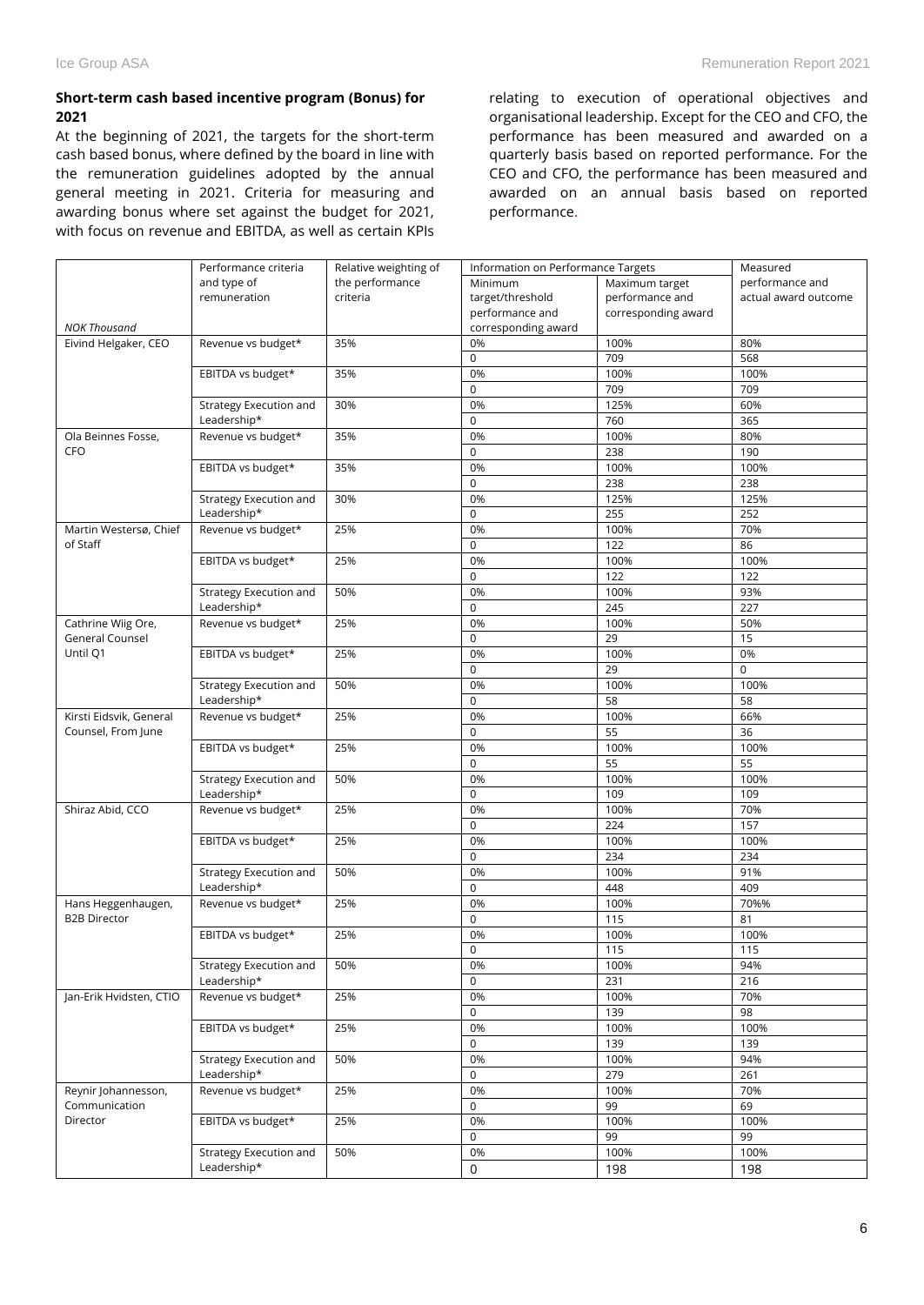\* The Remuneration Committee has assessed that disclosing the exact details of the bonus linked to Strategy Execution and Leadership could potentially harm the competitive position of Ice Group ASA. To measure bonus KPIs, Revenue and EBITDA before any IFRS adjustments are used.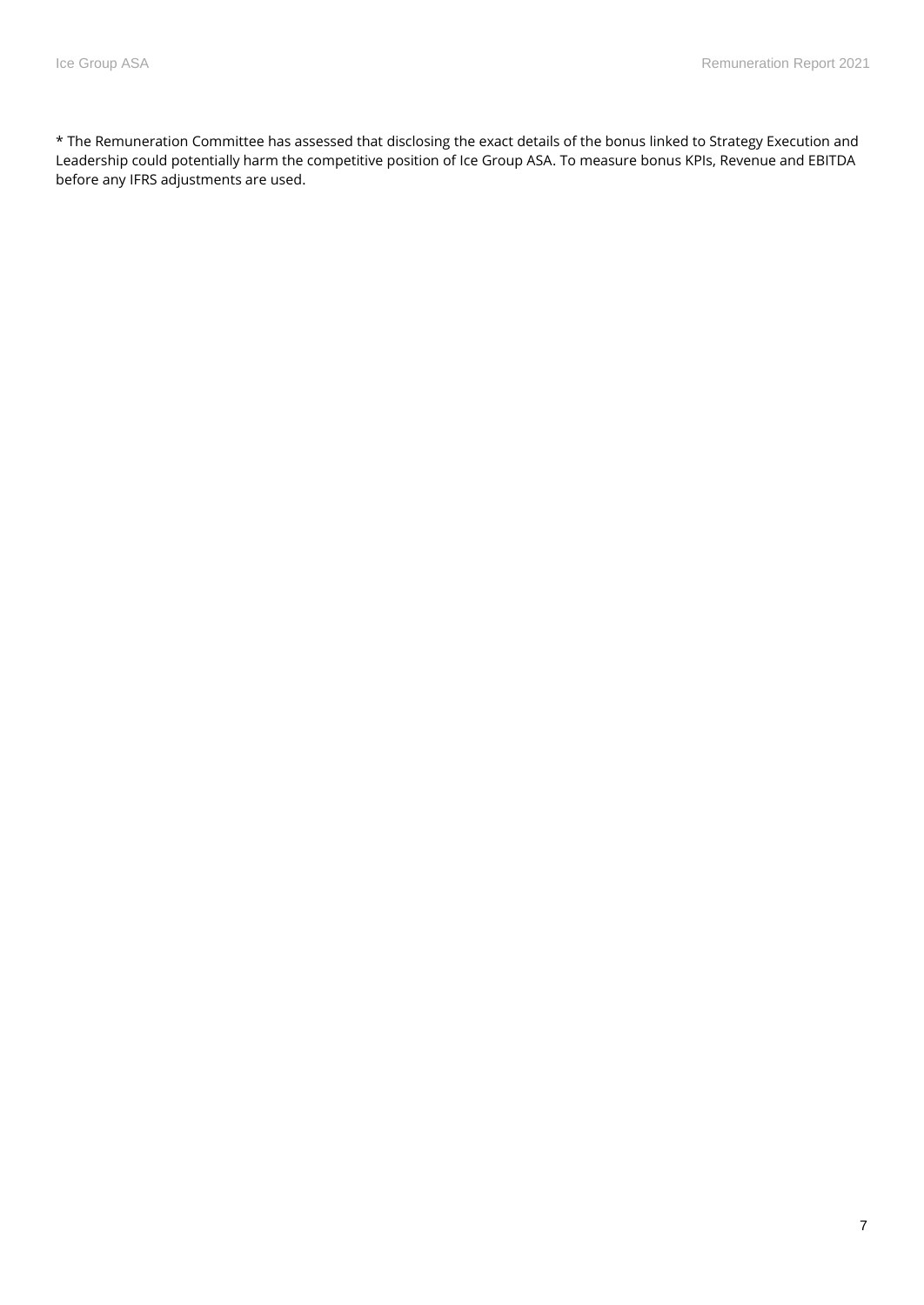#### **Share based remuneration**

Both the 2020 and 2021 plan have a vesting scheme over 4 years, with 25% of option vesting each year after one year, with strike price at NOK 25 and up to 7 years exercise period. Each option program has a cap on profitability for the participants, with maximum profit capped at 5x annual salary measured at vesting. The option agreements have standard regulations on good and bad leaver mechanisms, exercise regulations and regulations on take overs, mergers, demerger, rights issue, share splits, dividends etc., as well as no transfer rights and the option holders being responsible for personal tax.

At the time of this report, the value of options awarded in 2020 and 2021 are estimated to 0 given the development of the share price and the announced transaction with Lyse AS.

|                        |                                           |            |            |            |              | Information regarding the reported financial year |                |         |                 |                 |               |                |
|------------------------|-------------------------------------------|------------|------------|------------|--------------|---------------------------------------------------|----------------|---------|-----------------|-----------------|---------------|----------------|
|                        |                                           |            |            |            |              |                                                   | Opening        |         |                 |                 |               |                |
|                        | The main conditions of share option plans |            |            |            |              |                                                   | balance        |         | During the year | Closing balance |               |                |
|                        |                                           |            |            |            |              | Strike                                            | Share options  |         |                 | Share options   |               |                |
|                        |                                           |            |            | End of     |              | price of                                          | awarded at the | Share   | Share           | subject to a    | Share options | Share options  |
| Name of Director,      | Specification   Award                     |            | Vesting    | holding    | Exercise     | the                                               | beginning of   | options | options         | performance     | awarded and   | subject to a   |
| Position               | of plan                                   | date       | dates      | period     | period       | share                                             | the year       | awarded | vested          | condition       | unvested      | holding period |
|                        |                                           |            | 03.02.2022 |            |              |                                                   |                |         |                 |                 |               |                |
|                        |                                           |            | 03.02.2023 |            |              |                                                   |                |         |                 |                 |               |                |
|                        |                                           |            | 03.02.2024 |            | 03.02.2022 - |                                                   |                |         |                 |                 |               |                |
| Eivind Helgaker, CEO   | 2021 plan                                 | 03.02.2021 | 03.02.2025 | 03.02.2028 | 03.02.2028   | 25                                                | 800 000        | 550 000 | 200 000         |                 | 1 150 000     |                |
|                        |                                           |            | 24.02.2021 |            |              |                                                   |                |         |                 |                 |               |                |
|                        |                                           |            | 24.02.2022 |            |              |                                                   |                |         |                 |                 |               |                |
|                        |                                           |            | 24.02.2023 |            | 24.02.2021 - |                                                   |                |         |                 |                 |               |                |
|                        | 2020 plan                                 | 24.02.2020 | 24.02.2024 | 24.02.2027 | 24.02.207    | 25                                                | 545 000        | 800 000 |                 |                 | 800 000       |                |
|                        |                                           |            | 03.02.2022 |            |              |                                                   |                |         |                 |                 |               |                |
| Ola Beinnes Fosse,     |                                           |            | 03.02.2023 |            |              |                                                   |                |         |                 |                 |               |                |
| <b>CFO</b>             |                                           |            | 03.02.2024 |            | 03.02.2022 - |                                                   |                |         |                 |                 |               |                |
|                        | 2021 plan                                 | 01.09.2021 | 03.02.2025 | 03.02.2028 | 03.02.2028   | 25                                                |                | 250 000 |                 |                 | 250 000       |                |
|                        | 2020 plan                                 |            |            |            |              |                                                   |                |         |                 |                 |               |                |
|                        |                                           |            | 03.02.2022 |            |              |                                                   |                |         |                 |                 |               |                |
|                        |                                           |            | 03.02.2023 |            |              |                                                   |                |         |                 |                 |               |                |
|                        |                                           |            | 03.02.2024 |            | 03.02.2022 - |                                                   |                |         |                 |                 |               |                |
| Westersø,<br>Martin    | 2021 plan                                 | 03.02.2021 | 03.02.2025 | 03.02.2028 | 03.02.2028   |                                                   | 25 250 000     | 180 000 | 62 500          |                 | 367 500       |                |
| Chief of Staff         |                                           |            | 24.02.2021 |            |              |                                                   |                |         |                 |                 |               |                |
|                        |                                           |            | 24.02.2022 |            |              |                                                   |                |         |                 |                 |               |                |
|                        |                                           |            | 24.02.2023 |            | 24.02.2021 - |                                                   |                |         |                 |                 |               |                |
|                        | 2020 plan                                 | 24.02.2020 | 24.02.2024 | 24.02.2027 | 24.02.2027   |                                                   | 25 115 000     | 250 000 |                 |                 | 250 000       |                |
|                        |                                           |            | 03.02.2022 |            |              |                                                   |                |         |                 |                 |               |                |
| Eidsvik,<br>Kirsti     |                                           |            | 03.02.2023 |            |              |                                                   |                |         |                 |                 |               |                |
| <b>General Counsel</b> |                                           |            | 03.02.2024 |            | 03.02.2022 - |                                                   |                |         |                 |                 |               |                |
|                        | 2021 plan                                 | 01.06.2021 | 03.02.2025 | 03.02.2028 | 03.02.2028   | 25                                                |                | 180 000 |                 |                 | 180 000       |                |
|                        | 2020 plan                                 |            |            |            |              |                                                   |                |         |                 |                 |               |                |

*Table continues on* 

*next page*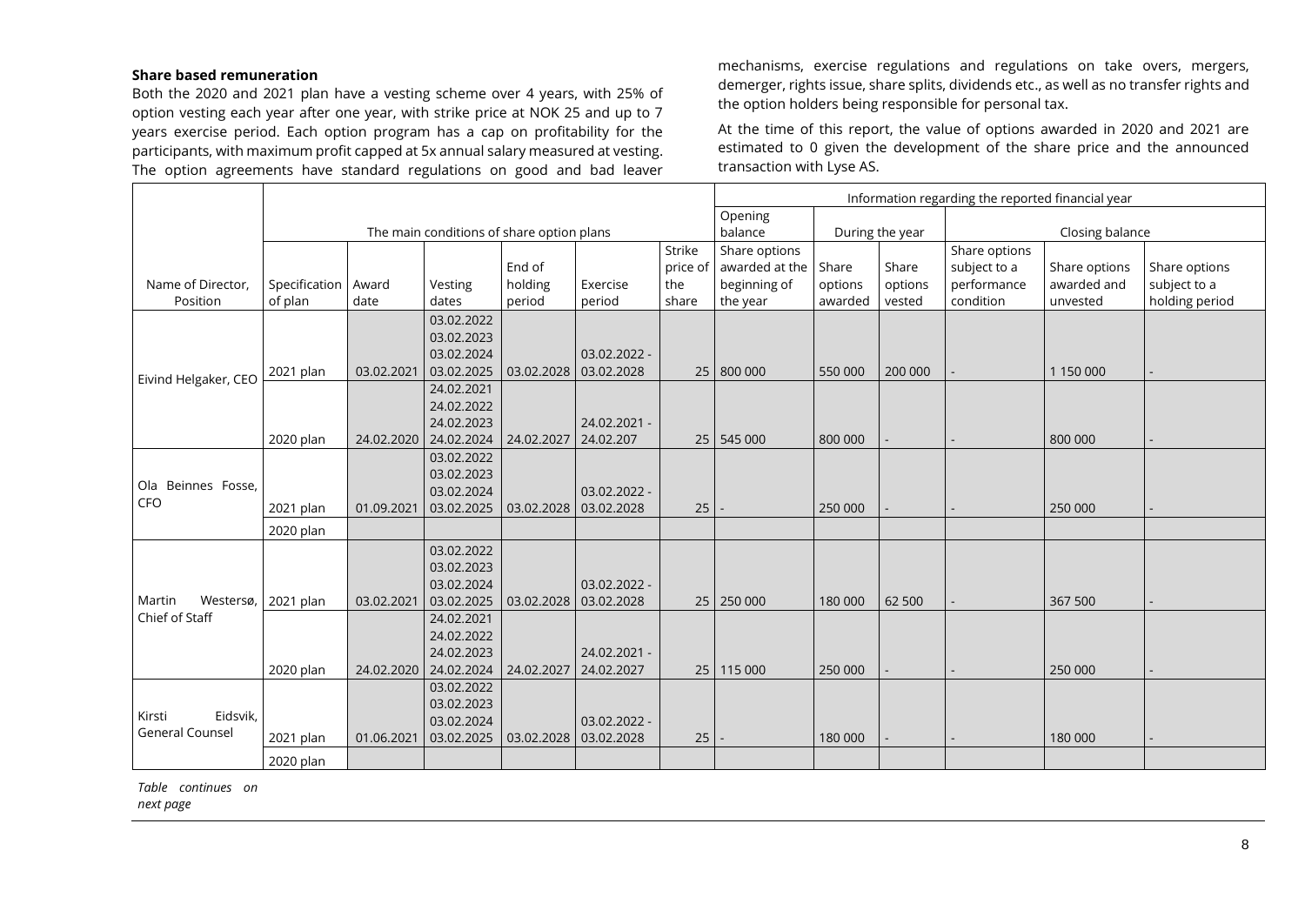| Ice Group ASA |  |  |  |
|---------------|--|--|--|
|               |  |  |  |

Remuneration Report 2021

| Opening<br>balance<br>The main conditions of share option plans<br>Closing balance<br>During the year<br>Strike<br>Share options<br>Share options<br>End of<br>Share<br>Share<br>Share options<br>awarded at the<br>subject to a<br>Share options<br>price of<br>Name of Director,<br>Award<br>performance<br>awarded and<br>subject to a<br>Specification<br>Vesting<br>holding<br>Exercise<br>the<br>beginning of<br>options<br>options<br>date<br>Position<br>of plan<br>condition<br>unvested<br>holding period<br>dates<br>period<br>period<br>share<br>the year<br>awarded<br>vested<br>03.02.2022<br>03.02.2023<br>03.02.2024<br>03.02.2022 -<br>03.02.2025<br>03.02.2028<br>367 500<br>Shiraz Abid, CCO<br>03.02.2028<br>25 250 000<br>180 000<br>62 500<br>2021 plan<br>03.02.2021<br>24.02.2021<br>24.02.2022<br>24.02.2023<br>24.02.2021 -<br>24.02.2024<br>24.02.2027<br>25 150 000<br>250 000<br>2020 plan<br>24.02.2020<br>250 000<br>24.02.2027<br>03.02.2022<br>03.02.2023<br>03.02.2024<br>03.02.2022 -<br>Hans<br>03.02.2028<br>03.02.2025<br>03.02.2028<br>25 250 000<br>62 500<br>367 500<br>2021 plan<br>03.02.2021<br>180 000 |
|-----------------------------------------------------------------------------------------------------------------------------------------------------------------------------------------------------------------------------------------------------------------------------------------------------------------------------------------------------------------------------------------------------------------------------------------------------------------------------------------------------------------------------------------------------------------------------------------------------------------------------------------------------------------------------------------------------------------------------------------------------------------------------------------------------------------------------------------------------------------------------------------------------------------------------------------------------------------------------------------------------------------------------------------------------------------------------------------------------------------------------------------------------|
|                                                                                                                                                                                                                                                                                                                                                                                                                                                                                                                                                                                                                                                                                                                                                                                                                                                                                                                                                                                                                                                                                                                                                     |
|                                                                                                                                                                                                                                                                                                                                                                                                                                                                                                                                                                                                                                                                                                                                                                                                                                                                                                                                                                                                                                                                                                                                                     |
|                                                                                                                                                                                                                                                                                                                                                                                                                                                                                                                                                                                                                                                                                                                                                                                                                                                                                                                                                                                                                                                                                                                                                     |
|                                                                                                                                                                                                                                                                                                                                                                                                                                                                                                                                                                                                                                                                                                                                                                                                                                                                                                                                                                                                                                                                                                                                                     |
|                                                                                                                                                                                                                                                                                                                                                                                                                                                                                                                                                                                                                                                                                                                                                                                                                                                                                                                                                                                                                                                                                                                                                     |
|                                                                                                                                                                                                                                                                                                                                                                                                                                                                                                                                                                                                                                                                                                                                                                                                                                                                                                                                                                                                                                                                                                                                                     |
|                                                                                                                                                                                                                                                                                                                                                                                                                                                                                                                                                                                                                                                                                                                                                                                                                                                                                                                                                                                                                                                                                                                                                     |
|                                                                                                                                                                                                                                                                                                                                                                                                                                                                                                                                                                                                                                                                                                                                                                                                                                                                                                                                                                                                                                                                                                                                                     |
|                                                                                                                                                                                                                                                                                                                                                                                                                                                                                                                                                                                                                                                                                                                                                                                                                                                                                                                                                                                                                                                                                                                                                     |
|                                                                                                                                                                                                                                                                                                                                                                                                                                                                                                                                                                                                                                                                                                                                                                                                                                                                                                                                                                                                                                                                                                                                                     |
|                                                                                                                                                                                                                                                                                                                                                                                                                                                                                                                                                                                                                                                                                                                                                                                                                                                                                                                                                                                                                                                                                                                                                     |
|                                                                                                                                                                                                                                                                                                                                                                                                                                                                                                                                                                                                                                                                                                                                                                                                                                                                                                                                                                                                                                                                                                                                                     |
|                                                                                                                                                                                                                                                                                                                                                                                                                                                                                                                                                                                                                                                                                                                                                                                                                                                                                                                                                                                                                                                                                                                                                     |
|                                                                                                                                                                                                                                                                                                                                                                                                                                                                                                                                                                                                                                                                                                                                                                                                                                                                                                                                                                                                                                                                                                                                                     |
|                                                                                                                                                                                                                                                                                                                                                                                                                                                                                                                                                                                                                                                                                                                                                                                                                                                                                                                                                                                                                                                                                                                                                     |
|                                                                                                                                                                                                                                                                                                                                                                                                                                                                                                                                                                                                                                                                                                                                                                                                                                                                                                                                                                                                                                                                                                                                                     |
|                                                                                                                                                                                                                                                                                                                                                                                                                                                                                                                                                                                                                                                                                                                                                                                                                                                                                                                                                                                                                                                                                                                                                     |
|                                                                                                                                                                                                                                                                                                                                                                                                                                                                                                                                                                                                                                                                                                                                                                                                                                                                                                                                                                                                                                                                                                                                                     |
| Heggenhaugen, B2B                                                                                                                                                                                                                                                                                                                                                                                                                                                                                                                                                                                                                                                                                                                                                                                                                                                                                                                                                                                                                                                                                                                                   |
| 24.02.2021<br>Director                                                                                                                                                                                                                                                                                                                                                                                                                                                                                                                                                                                                                                                                                                                                                                                                                                                                                                                                                                                                                                                                                                                              |
| 24.02.2022                                                                                                                                                                                                                                                                                                                                                                                                                                                                                                                                                                                                                                                                                                                                                                                                                                                                                                                                                                                                                                                                                                                                          |
| 24.02.2023<br>24.02.2021 -                                                                                                                                                                                                                                                                                                                                                                                                                                                                                                                                                                                                                                                                                                                                                                                                                                                                                                                                                                                                                                                                                                                          |
| 24.02.2024<br>24.02.2027<br>2020 plan<br>24.02.2027<br>25 35 000<br>250 000<br>250 000<br>24.02.2020                                                                                                                                                                                                                                                                                                                                                                                                                                                                                                                                                                                                                                                                                                                                                                                                                                                                                                                                                                                                                                                |
| 03.02.2022                                                                                                                                                                                                                                                                                                                                                                                                                                                                                                                                                                                                                                                                                                                                                                                                                                                                                                                                                                                                                                                                                                                                          |
| 03.02.2023                                                                                                                                                                                                                                                                                                                                                                                                                                                                                                                                                                                                                                                                                                                                                                                                                                                                                                                                                                                                                                                                                                                                          |
| 03.02.2024<br>03.02.2022 -                                                                                                                                                                                                                                                                                                                                                                                                                                                                                                                                                                                                                                                                                                                                                                                                                                                                                                                                                                                                                                                                                                                          |
| 03.02.2025<br>Jan-Erik<br>2021 plan<br>03.02.2028<br>25 250 000<br>62 500<br>367 500<br>Hvidsten,<br>03.02.2021<br>03.02.2028<br>180 000                                                                                                                                                                                                                                                                                                                                                                                                                                                                                                                                                                                                                                                                                                                                                                                                                                                                                                                                                                                                            |
| <b>CTIO</b><br>24.02.2021                                                                                                                                                                                                                                                                                                                                                                                                                                                                                                                                                                                                                                                                                                                                                                                                                                                                                                                                                                                                                                                                                                                           |
| 24.02.2022                                                                                                                                                                                                                                                                                                                                                                                                                                                                                                                                                                                                                                                                                                                                                                                                                                                                                                                                                                                                                                                                                                                                          |
| 24.02.2023<br>24.02.2021 -                                                                                                                                                                                                                                                                                                                                                                                                                                                                                                                                                                                                                                                                                                                                                                                                                                                                                                                                                                                                                                                                                                                          |
| 24.02.2024<br>24.02.2027<br>2020 plan<br>24.02.2020<br>24.02.2027<br>25<br>250 000<br>250 000                                                                                                                                                                                                                                                                                                                                                                                                                                                                                                                                                                                                                                                                                                                                                                                                                                                                                                                                                                                                                                                       |
| 03.02.2022                                                                                                                                                                                                                                                                                                                                                                                                                                                                                                                                                                                                                                                                                                                                                                                                                                                                                                                                                                                                                                                                                                                                          |
| 03.02.2023                                                                                                                                                                                                                                                                                                                                                                                                                                                                                                                                                                                                                                                                                                                                                                                                                                                                                                                                                                                                                                                                                                                                          |
| 03.02.2024<br>03.02.2022 -<br>Reynir Johannesson,                                                                                                                                                                                                                                                                                                                                                                                                                                                                                                                                                                                                                                                                                                                                                                                                                                                                                                                                                                                                                                                                                                   |
| 367 500<br>2021 plan<br>03.02.2025<br>03.02.2028<br>03.02.2028<br>25 250 000<br>62 500<br>03.02.2021<br>180 000<br>Communication                                                                                                                                                                                                                                                                                                                                                                                                                                                                                                                                                                                                                                                                                                                                                                                                                                                                                                                                                                                                                    |
| 24.02.2021<br>Director                                                                                                                                                                                                                                                                                                                                                                                                                                                                                                                                                                                                                                                                                                                                                                                                                                                                                                                                                                                                                                                                                                                              |
| 24.02.2022<br>24.02.2023                                                                                                                                                                                                                                                                                                                                                                                                                                                                                                                                                                                                                                                                                                                                                                                                                                                                                                                                                                                                                                                                                                                            |
| 24.02.2021 -<br>24.02.2020 24.02.2024 24.02.2027 24.02.2027<br>2020 plan<br>25<br>250 000<br>250 000                                                                                                                                                                                                                                                                                                                                                                                                                                                                                                                                                                                                                                                                                                                                                                                                                                                                                                                                                                                                                                                |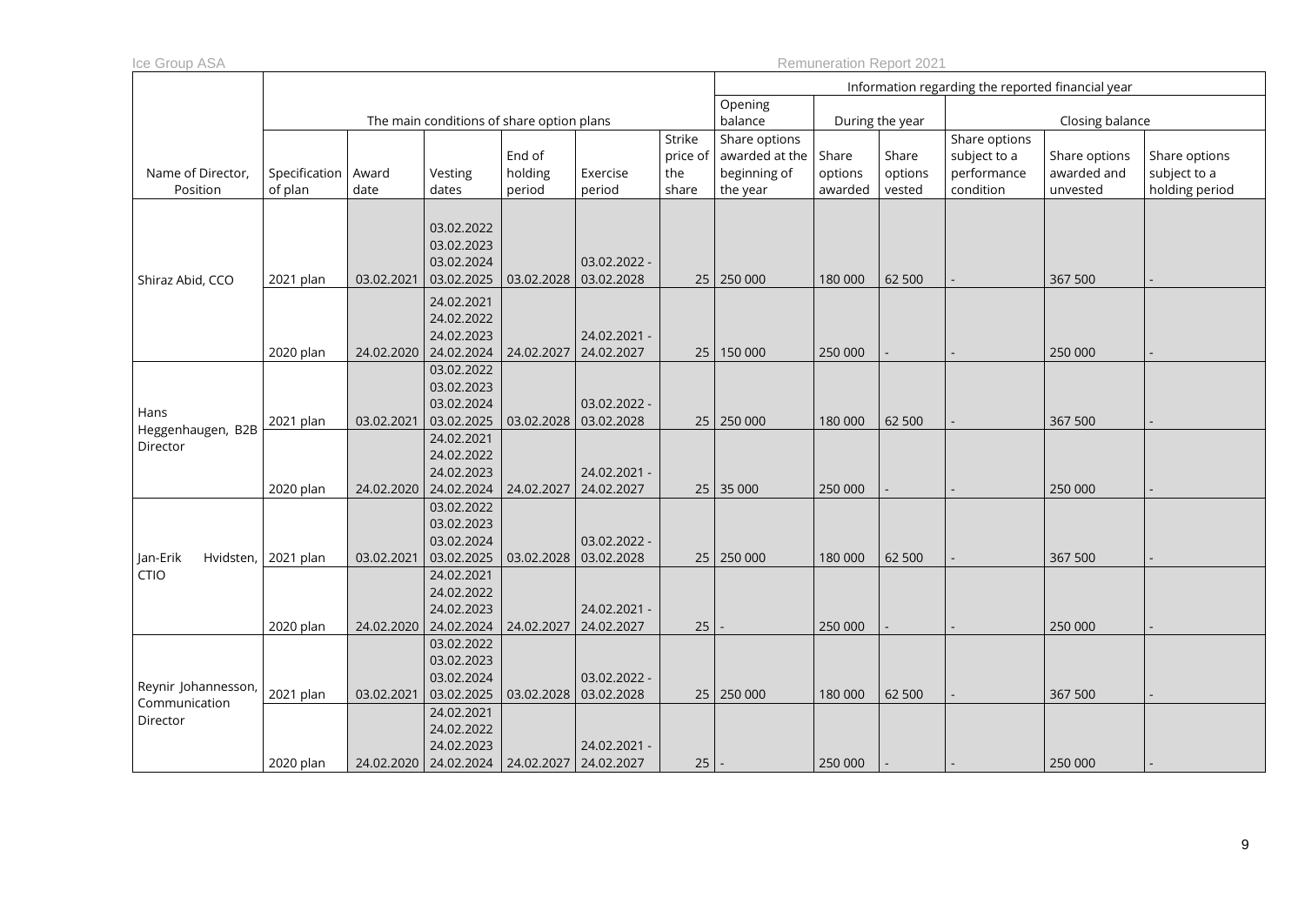#### **Shares held by Executive management**

|                                            | 2021   | 2020                    | 2019     |
|--------------------------------------------|--------|-------------------------|----------|
| Eivind Helgaker, CEO                       |        | 166,698 159,301 152,476 |          |
| Ola Beinnes Fosse, CFO                     | 6.575  | 0                       | 0        |
| Martin Westersø, Chief of Staff            | 20.583 | 17.844                  | 15,194   |
| Kirsti Eidsvik, General Counsel            | 0      | 0                       | $\Omega$ |
| Shiraz Abid, CCO                           | 6.992  | 5,280                   | 3,292    |
| Hans Heggenhaugen, B2B Director            | 13.043 | 9.379                   | 6,000    |
| Jan-Erik Hvidsten, CTIO                    | 861    | 861                     | $\Omega$ |
| Reynir Johannesson, Communication Director | 5.379  | 2.982                   | $\Omega$ |

## **Comparative information on the change of remuneration and company performance**

| <b>Bord of Directors</b>                         | 2019 vs. 2018 | 2020 vs. 2019 | 2021 vs. 2020 | 2021  |
|--------------------------------------------------|---------------|---------------|---------------|-------|
| Guillaume d'Hauteville (Chairman from June 2020) | 0%            | $+29%$        | $+19%$        | 615   |
| Mari Thjømøe                                     | 0%            | 0%            | $+7%$         | 429   |
| Hans-Holger Albrecht (Chairman until June 2020)  | 0%            | $-19%$        | $-16%$        | 406   |
| Roshi Motman (from May 2021)                     | n/a           | n/a           | n/a           | 210   |
| Ingvild Myhre (until May 2021)                   | 0%            | 0%            | 0%            | 167   |
| Total                                            | 0%            | 0%            | 1.5%          | 1.826 |

*Annualized numbers. 2021 remuneration in kNOK.*

| Management                                                                                                                                                                                                                                                                                                                                          |        | 2019 vs. 2018 2020 vs. 2019* | 2021 vs. 2020 | 2021  |
|-----------------------------------------------------------------------------------------------------------------------------------------------------------------------------------------------------------------------------------------------------------------------------------------------------------------------------------------------------|--------|------------------------------|---------------|-------|
| Eivind Helgaker, CEO                                                                                                                                                                                                                                                                                                                                | $+19%$ | $+26%$                       | $-19%$        | 8,036 |
| Henning Karlsrud, CFO                                                                                                                                                                                                                                                                                                                               | $+12%$ | +56%                         | n/a           | 1,126 |
| Ola Beinnes Fosse, CFO                                                                                                                                                                                                                                                                                                                              | n/a    | n/a                          | n/a           | 2,877 |
| Martin Westersø / Chief of Staff                                                                                                                                                                                                                                                                                                                    | n/a    | +36%                         | $-11%$        | 2,950 |
| Cathrine Wiig Ore, General Counsel                                                                                                                                                                                                                                                                                                                  | n/a    | +183%                        | n/a           | 687   |
| Kirsti Eidsvik, General Counsel                                                                                                                                                                                                                                                                                                                     | n/a    | n/a                          | n/a           | 1.929 |
| Shiraz Abid, COO                                                                                                                                                                                                                                                                                                                                    | n/a    | $+22%$                       | $-10%$        | 3,376 |
| Hans Heggenhaugen, B2B Director                                                                                                                                                                                                                                                                                                                     | n/a    | $+62%$                       | $-13%$        | 2,808 |
| Jan-Erik Hvidsten, CTIO                                                                                                                                                                                                                                                                                                                             | n/a    | +86%                         | $-12%$        | 2,971 |
| Reynir Johannesson, Communication Director                                                                                                                                                                                                                                                                                                          | n/a    | $+140%$                      | $-12%$        | 2,735 |
| $\overline{a}$ , $\overline{b}$ , $\overline{c}$ , $\overline{c}$ , $\overline{c}$ , $\overline{c}$ , $\overline{c}$ , $\overline{c}$ , $\overline{c}$ , $\overline{c}$ , $\overline{c}$ , $\overline{c}$ , $\overline{c}$ , $\overline{c}$ , $\overline{c}$ , $\overline{c}$ , $\overline{c}$ , $\overline{c}$ , $\overline{c}$ , $\overline{c}$ , |        |                              |               |       |

*Annualized numbers. 2021 remuneration in kNOK*

*\*Variation from 2019 to 2020 relates primarily to options award, where value is calculated at time of issue.*

*The group in its current structure was established in 2018. As a consequence, comparable numbers have been prepared for the period 2018 – 2021. For 2018, only the CEO and CFO were defined as part of the executive management.*

| FTE (excluding directors and management)                                                                                       | 2019 vs. 2018 | 2020 vs. 2019 | 2021 vs. 2020 | 2021 |
|--------------------------------------------------------------------------------------------------------------------------------|---------------|---------------|---------------|------|
| Average total remuneration per FTE                                                                                             | $+29%$        | $+12%$        | $+19%$        | 951  |
| Annualized numbers calculated as total remuneration divided by average number of employees over the year. Includes employees   |               |               |               |      |
| for the group. 2021 remuneration in kNOK. The company has over the past years undergone significant recruitment and changes in |               |               |               |      |
| positions and number of functional experts and middle management, influencing the remuneration levels.                         |               |               |               |      |

| Company performance      | 2019 vs. 2018 | 2020 vs. 2019 | 2021 vs. 2020 | 2021    |
|--------------------------|---------------|---------------|---------------|---------|
| Revenue                  | $+12%$        | $+1.3%$       | $+11%$        | 2.319   |
| EBITDA                   | $+21%$        | $+108%$       | +2248%        | 365     |
| Smartphone subscriptions | $+29%$        | $+12%$        | $+8%$         | 693.624 |
| __ .__                   | .             |               | ----- - -     |         |

*Development on company performance for EBITDA for the period 2018 – 2021 are affected by negative EBITDA for the years 2018 and 2019. 2021 Revenue and EBITDA in mNOK.*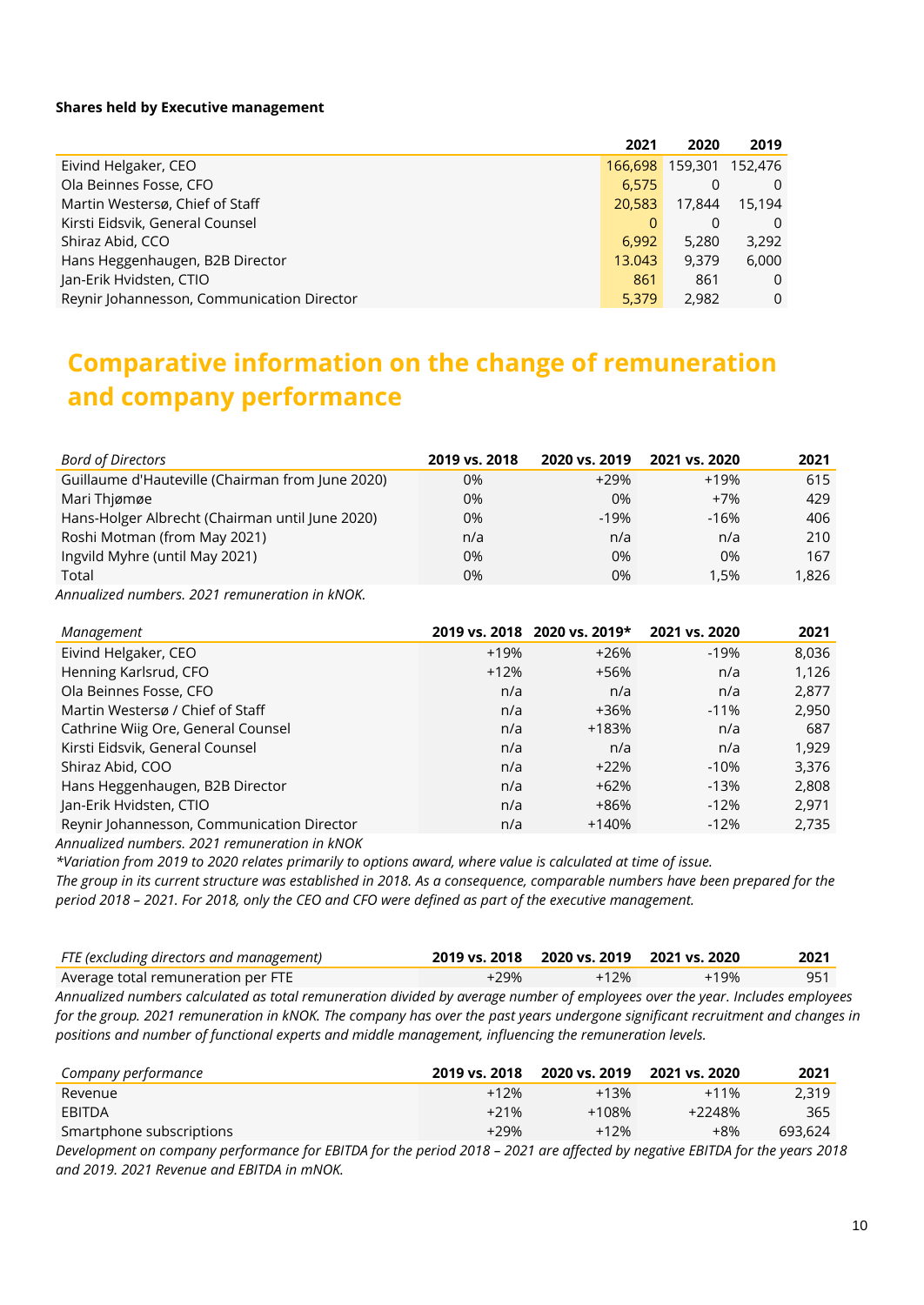## **The Board of Directors Statement on the Remuneration Report**

The Board of Directors has today considered and adopted the Remuneration Report of Ice Group ASA for the financial year 2021.

**Oslo, 8 March 2022**

G. d'Haufeih,

Guillaume d'Hauteville **Mari Thigman Could au Could an Indian Could an Indian Could an Indian Could an Indian Cou** *Board Chair*

Allerí Roman

Roshi Motman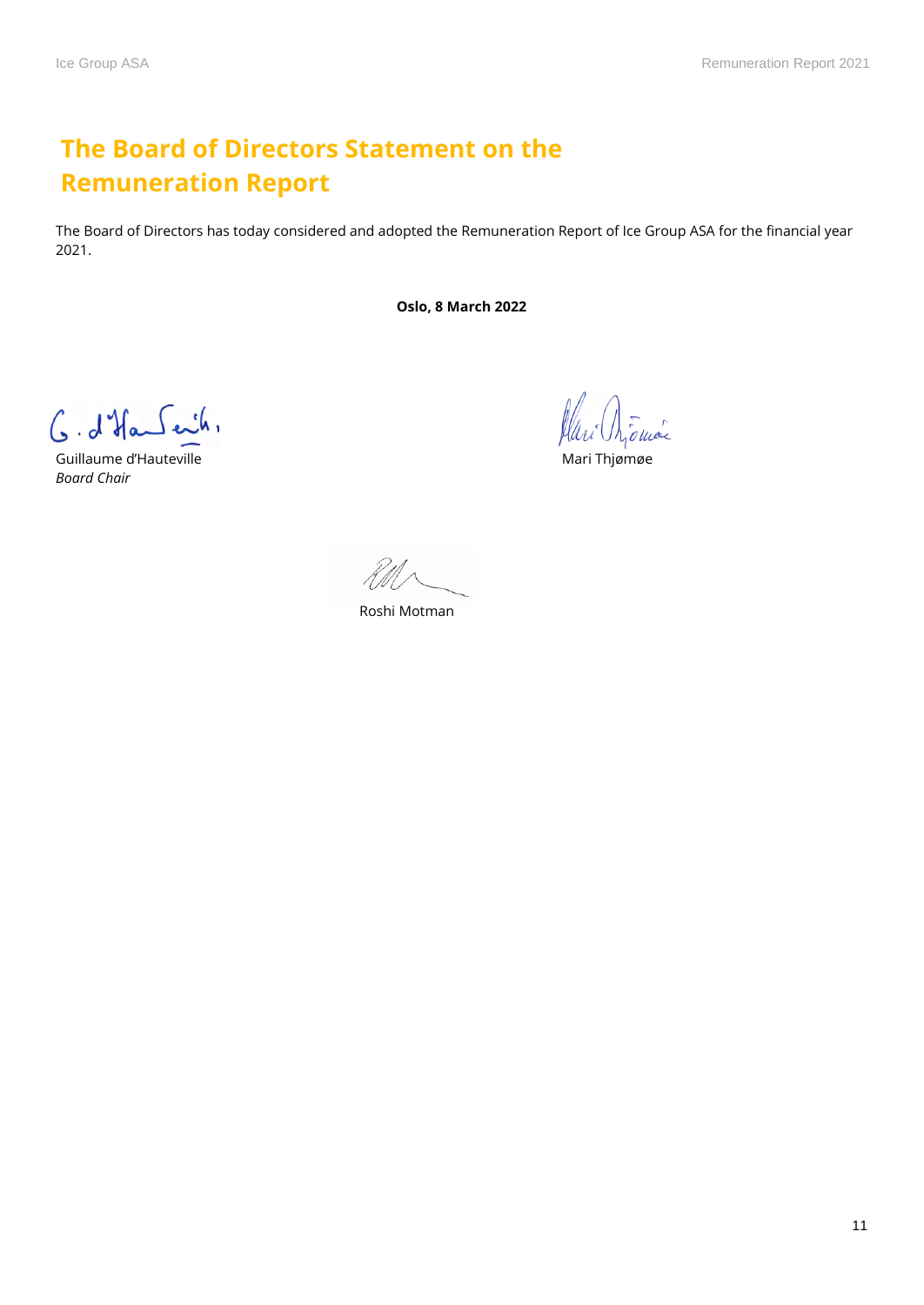

To the General Meeting of Ice Group ASA

## *Independent auditor's assurance report on report on salary and other remuneration to directors*

#### *Opinion*

We have performed an assurance engagement to obtain reasonable assurance that Ice Group ASA report on salary and other remuneration to directors (the remuneration report) for the financial year ended 31 December 2021 has been prepared in accordance with section 6-16 b of the Norwegian Public Limited Liability Companies Act and the accompanying regulation.

In our opinion, the remuneration report has been prepared, in all material respects, in accordance with section 6-16 b of the Norwegian Public Limited Liability Companies Act and the accompanying regulation.

#### *Board of directors' responsibilities*

The board of directors is responsible for the preparation of the remuneration report and that it contains the information required in section 6-16 b of the Norwegian Public Limited Liability Companies Act and the accompanying regulation and for such internal control as the board of directors determines is necessary for the preparation of a remuneration report that is free from material misstatements, whether due to fraud or error.

#### *Our independence and quality control*

We are independent of the company as required by laws and regulations and the International Ethics Standards Board for Accountants' Code of International Ethics for Professional Accountants (including International Independence Standards) (IESBA Code), and we have fulfilled our other ethical responsibilities in accordance with these requirements. Our firm applies International Standard on Quality Control 1 (ISQC 1) and accordingly maintains a comprehensive system of quality control including documented policies and procedures regarding compliance with ethical requirements, professional standards and applicable legal and regulatory requirements.

#### *Auditor's responsibilities*

Our responsibility is to express an opinion on whether the remuneration report contains the information required in section 6-16 b of the Norwegian Public Limited Liability Companies Act and the accompanying regulation and that the information in the remuneration report is free from material misstatements. We conducted our work in accordance with the International Standard for Assurance Engagements (ISAE) 3000 – "Assurance engagements other than audits or reviews of historical financial information".

We obtained an understanding of the remuneration policy approved by the general meeting. Our procedures included obtaining an understanding of the internal control relevant to the preparation of the remuneration report in order to design procedures that are appropriate in the circumstances, but

*PricewaterhouseCoopers AS, Dronning Eufemias gate 71, Postboks 748 Sentrum, NO-0106 Oslo T: 02316, org. no.: 987 009 713 MVA,* www.pwc.no *Statsautoriserte revisorer, medlemmer av Den norske Revisorforening og autorisert regnskapsførerselskap*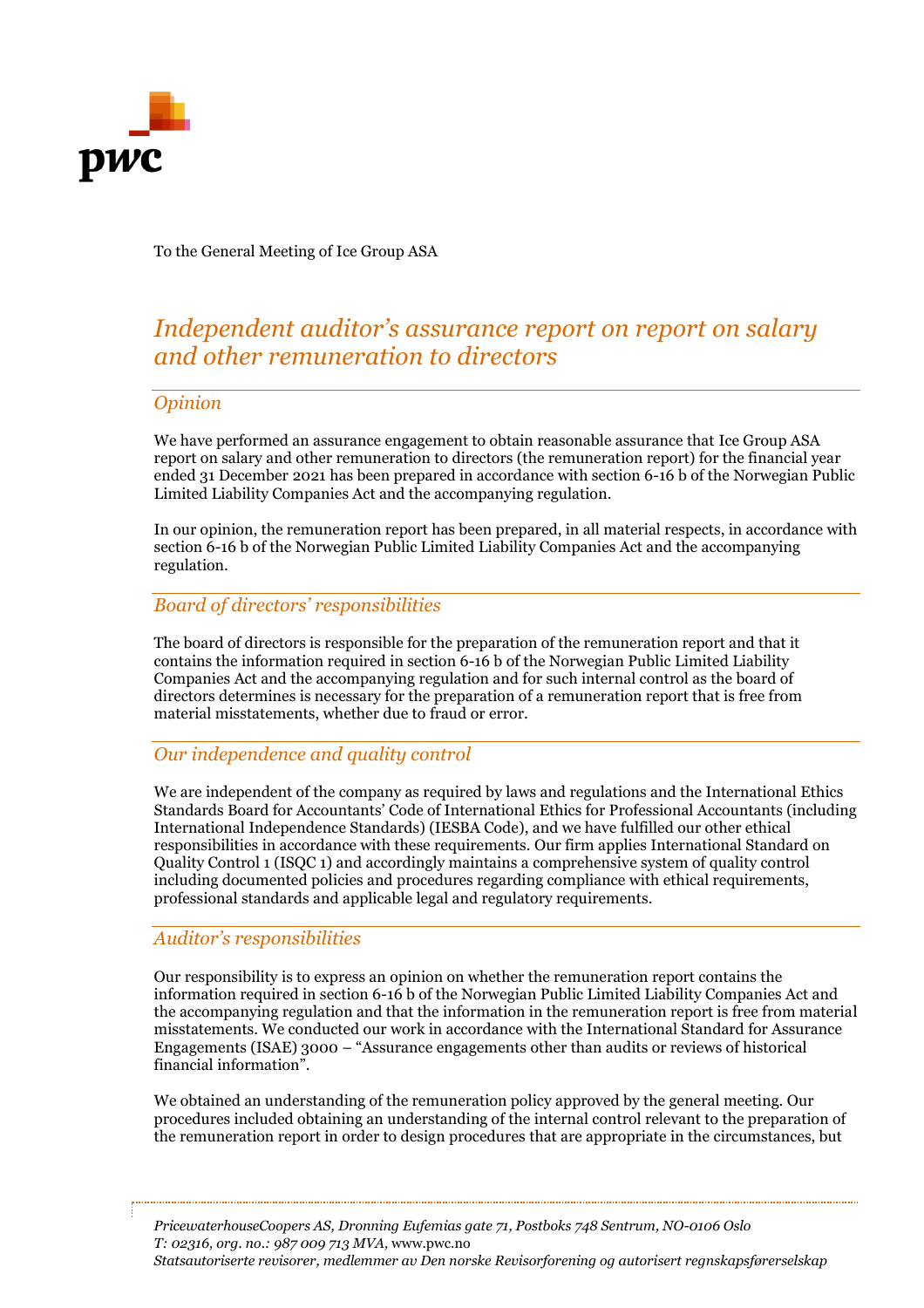

not for the purpose of expressing an opinion on the effectiveness of the company's internal control. Further we performed procedures to ensure completeness and accuracy of the information provided in the remuneration report, including whether it contains the information required by the law and accompanying regulation. We believe that the evidence we have obtained is sufficient and appropriate to provide a basis for our opinion.

Oslo, 8 April 2022 **PricewaterhouseCoopers AS** 

Øystein Sandvik State Authorised Public Accountant